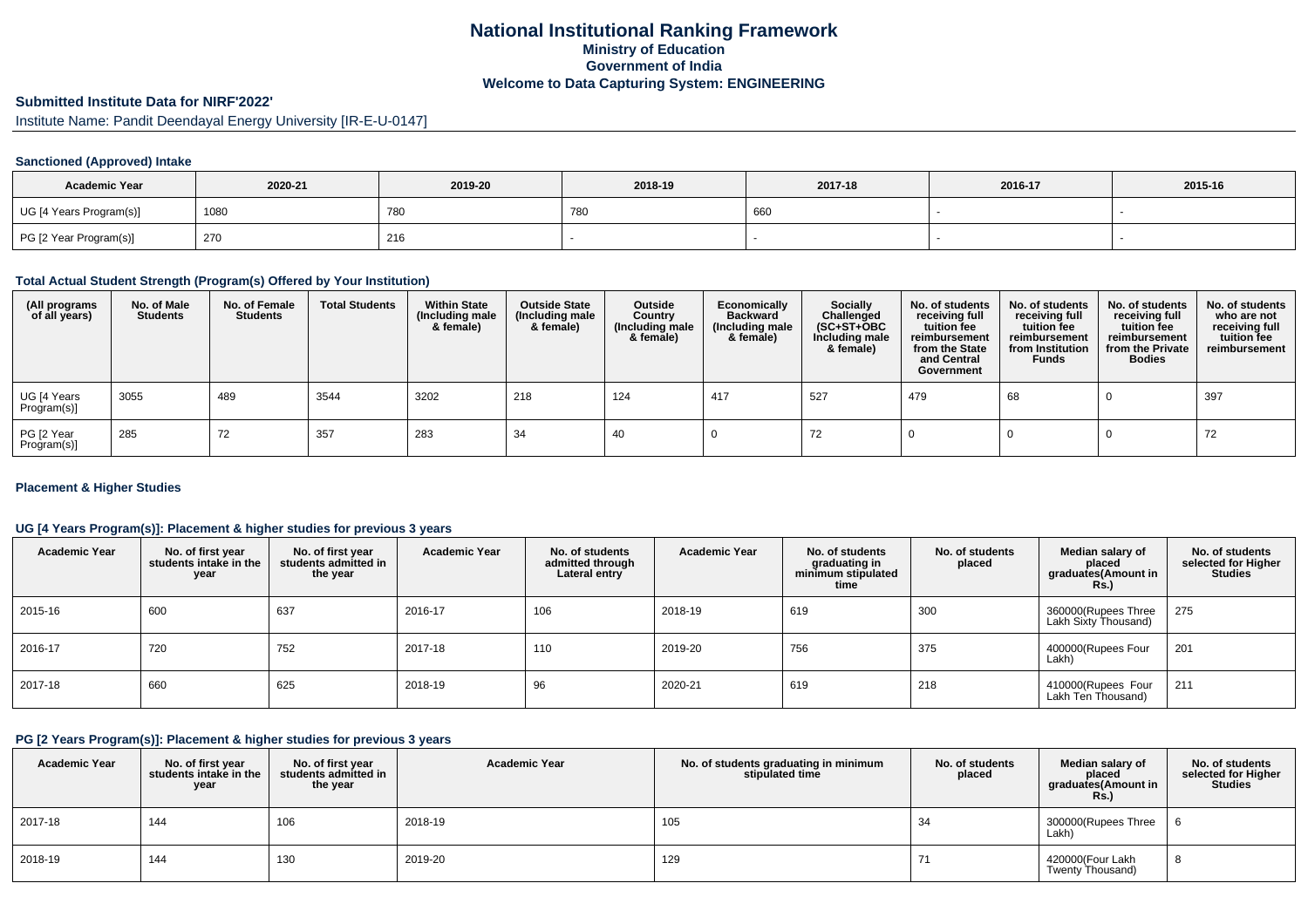| 2019-20 | 216 | 178 | 2020-21 | 169 |  | , hree<br>חווז<br>Thousand)<br>Lakr |  |
|---------|-----|-----|---------|-----|--|-------------------------------------|--|
|---------|-----|-----|---------|-----|--|-------------------------------------|--|

### **Ph.D Student Details**

| Ph.D (Student pursuing doctoral program till 2020-21 Students admitted in the academic year 2020-21 should not be entered here.) |          |         |                       |  |  |  |  |
|----------------------------------------------------------------------------------------------------------------------------------|----------|---------|-----------------------|--|--|--|--|
|                                                                                                                                  |          |         | <b>Total Students</b> |  |  |  |  |
| Full Time                                                                                                                        |          | 80      |                       |  |  |  |  |
| Part Time                                                                                                                        |          | 93      |                       |  |  |  |  |
| No. of Ph.D students graduated (including Integrated Ph.D)                                                                       |          |         |                       |  |  |  |  |
|                                                                                                                                  | 2020-21  | 2019-20 | 2018-19               |  |  |  |  |
| Full Time                                                                                                                        |          |         |                       |  |  |  |  |
| Part Time                                                                                                                        | 23<br>24 |         |                       |  |  |  |  |

### **Financial Resources: Utilised Amount for the Capital expenditure for previous 3 years**

| <b>Academic Year</b>                                                                                                                                                                      | 2020-21                                                                                 | 2019-20                                                                                       | 2018-19                                                                        |  |  |  |  |
|-------------------------------------------------------------------------------------------------------------------------------------------------------------------------------------------|-----------------------------------------------------------------------------------------|-----------------------------------------------------------------------------------------------|--------------------------------------------------------------------------------|--|--|--|--|
|                                                                                                                                                                                           | <b>Utilised Amount</b>                                                                  | <b>Utilised Amount</b>                                                                        | <b>Utilised Amount</b>                                                         |  |  |  |  |
| Annual Capital Expenditure on Academic Activities and Resources (excluding expenditure on buildings)                                                                                      |                                                                                         |                                                                                               |                                                                                |  |  |  |  |
| Library (Books, Journals and e-Resources only)                                                                                                                                            | 12210085 (Rupees One Crore Twenty Two Lakh Ten<br>Thousand Eighty Five)                 | 7710020 (Rupees Seventy Seven Lakh Ten Thousand Twenty                                        | 1874140 (Rupees Eighteen Lakh Seventy Four Thousand One<br>Hundred Forty)      |  |  |  |  |
| New Equipment and software for Laboratories                                                                                                                                               | 66081848 (Rupees Six Crore Sixty Lakh Eighty One Thousand<br>Eight Hundred Forty Eight) | 261124370 (Rupees Twenty Six Crore Eleven Lakh Twenty<br>Four Thousand Three Hundred Seventy) | 48906039 (Rupees Four Crore Eighty Nine Lakh Six Thousand<br>Thirty Nine)      |  |  |  |  |
| <b>Engineering Workshops</b>                                                                                                                                                              | 0 (Zero)                                                                                | 0 (Zero)                                                                                      | 0 (Zero)                                                                       |  |  |  |  |
| Other expenditure on creation of Capital Assets (For setting up<br>classrooms, seminar hall, conference hall, library, Lab, Engq<br>workshops excluding expenditure on Land and Building) | 118127031 (Rupees Eleven Crore Eighty One Lakh Twenty<br>Seven Thousand Thirty One)     | 58251055 (Rupees Five Crore Eighty Two Lakh Fifty One<br>Thousand Fifty Five)                 | 36202302 (Rupees Three Crore Sixty Two Lakh Two<br>Thousand Three Hundred Two) |  |  |  |  |

# **Financial Resources: Utilised Amount for the Operational expenditure for previous 3 years**

| <b>Academic Year</b>                                                                                                                                                                            | 2020-21                                                                                                     | 2019-20                                                                                                   | 2018-19                                                                                                 |  |  |  |  |
|-------------------------------------------------------------------------------------------------------------------------------------------------------------------------------------------------|-------------------------------------------------------------------------------------------------------------|-----------------------------------------------------------------------------------------------------------|---------------------------------------------------------------------------------------------------------|--|--|--|--|
|                                                                                                                                                                                                 | <b>Utilised Amount</b>                                                                                      | <b>Utilised Amount</b>                                                                                    | <b>Utilised Amount</b>                                                                                  |  |  |  |  |
| <b>Annual Operational Expenditure</b>                                                                                                                                                           |                                                                                                             |                                                                                                           |                                                                                                         |  |  |  |  |
| Salaries (Teaching and Non Teaching staff)                                                                                                                                                      | <sup>1</sup> 507986314 (Rupees Fifty Crore Seventy Nine Lakh Eighty Six<br>Thousand Three Hundred Fourteen) | 492508189 (Rupees Forty Nine Crore Twenty Five Lakh Eight<br>Thousand One Hundred Eighty Nine)            | 356228354 (Rupees Thirty Five Crore Sixty Two Lakh Twenty<br>Eight Thousand Three Hundred Fifty Four)   |  |  |  |  |
| Maintenance of Academic Infrastructure or consumables and<br>other running expenditures (excluding maintenance of hostels<br>and allied services, rent of the building, depreciation cost, etc) | 256466117 (Rupees Twenty Five Crore Sixty Four Lakh Sixty<br>Six Thousand One Hundred Seventeen)            | 378728886 (Rupees Thirty Seven Crore Eighty Seven Lakh<br>Twenty Eight Thousand Eight Hundred Eighty Six) | 253732722 (Rupees Twenty Five Crore Thirty Seven Lakhs<br>Thirty Two Thousand Seven Hundred Twenty Two) |  |  |  |  |
| Seminars/Conferences/Workshops                                                                                                                                                                  | 567499 (Rupees Five Lakh Sixty Seven Thousand Four<br>Hundred Ninety Nine)                                  | 5131407 (Rupees Fifty One Lakh Thirty One Thousand Four<br>Hundred Seven)                                 | 8474109 (Rupees Eighty Four Lakh Seventy Four Thousand<br>One Hundred Nine)                             |  |  |  |  |

**IPR**

| Calendar year                | 2020 | 2019 | 2018 |
|------------------------------|------|------|------|
| No. of Pate<br>nts Published |      |      |      |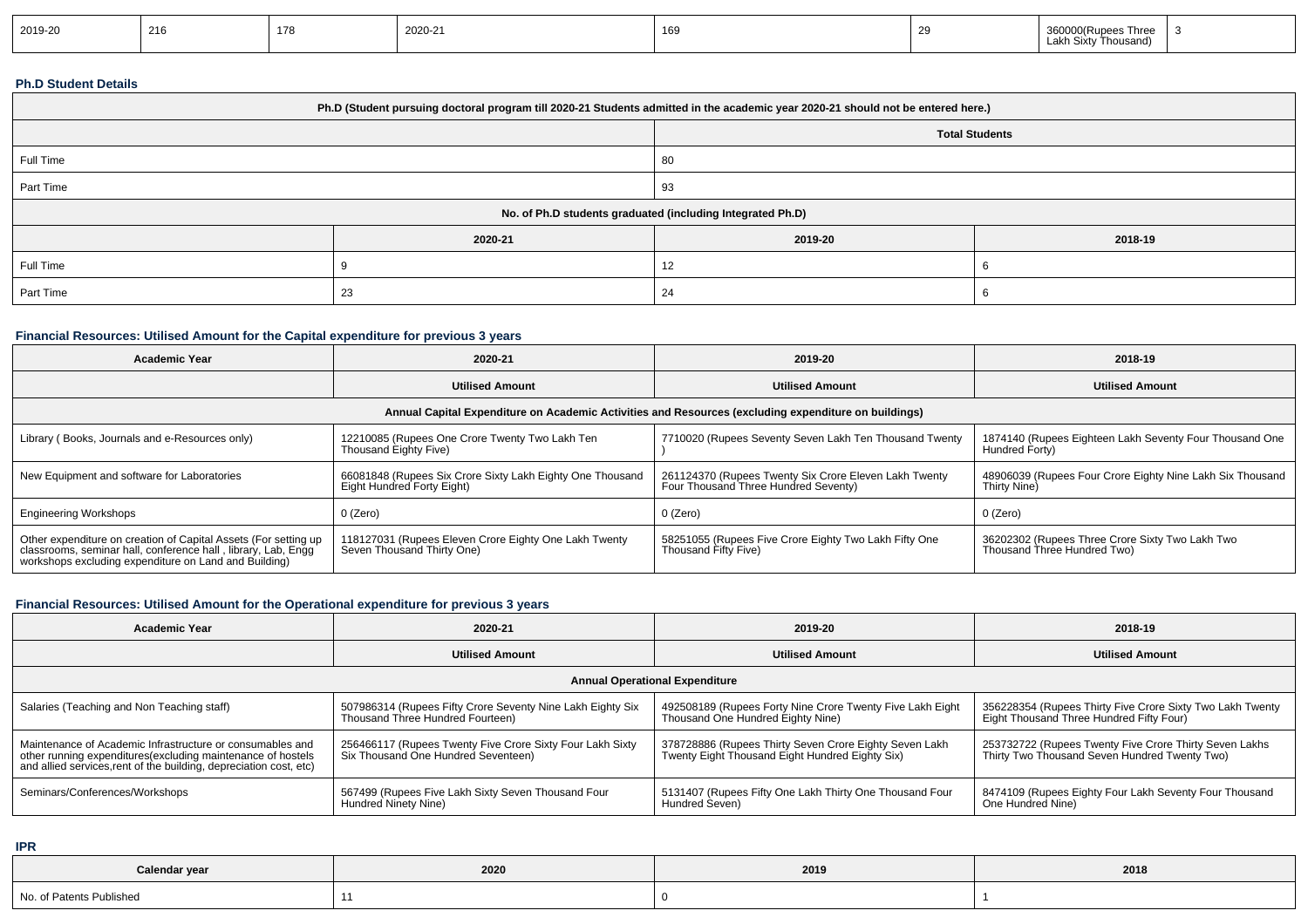| No. of Patents Granted |  |  |  |
|------------------------|--|--|--|
|------------------------|--|--|--|

### **Sponsored Research Details**

| <b>Financial Year</b>                    | 2020-21                                                              | 2019-20                                                                           | 2018-19                                                                         |
|------------------------------------------|----------------------------------------------------------------------|-----------------------------------------------------------------------------------|---------------------------------------------------------------------------------|
| Total no. of Sponsored Projects          |                                                                      |                                                                                   | 30                                                                              |
| Total no. of Funding Agencies            |                                                                      | 16                                                                                |                                                                                 |
| Total Amount Received (Amount in Rupees) | 45008151                                                             | 125663221                                                                         | 66819972                                                                        |
| Amount Received in Words                 | Rupees Four Crore Fifty Lakh Eight Thousand One Hundred<br>fifty One | Rupees Twelve Crore Fifty Six Lakh Sixty Three Thousand<br>Two Hundred Twenty One | Rupees Six Crore Fifty Eight Lakh Nineteen Thousand Nine<br>Hundred Seventy Two |

### **Consultancy Project Details**

| <b>Financial Year</b>                    | 2020-21                                                                            | 2019-20                                                                          | 2018-19                                                                       |
|------------------------------------------|------------------------------------------------------------------------------------|----------------------------------------------------------------------------------|-------------------------------------------------------------------------------|
| Total no. of Consultancy Projects        |                                                                                    | 50                                                                               | 40                                                                            |
| Total no. of Client Organizations        |                                                                                    | 38                                                                               | 15                                                                            |
| Total Amount Received (Amount in Rupees) | 7772933                                                                            | 58138914                                                                         | 10218176                                                                      |
| Amount Received in Words                 | Rupees Seventy Seven Lakh Seventy Two Thousand Nine<br><b>Hundred Thirty Three</b> | Rupees Five Crore Eighty One Lakh Thirty Eight Thousand<br>Nine Hundred Fourteen | Rupees One Crore Two Lakh Eighteen Thousand One<br><b>Hundred Seventy Six</b> |

### **PCS Facilities: Facilities of physically challenged students**

| <sup>1</sup> 1. Do your institution buildings have Lifts/Ramps?                                                                                            | Yes, more than 80% of the buildings |
|------------------------------------------------------------------------------------------------------------------------------------------------------------|-------------------------------------|
| 2. Do your institution have provision for walking aids, including wheelchairs and transportation from one building to another for<br>handicapped students? | Yes                                 |
| 3. Do your institution buildings have specially designed toilets for handicapped students?                                                                 | Yes, more than 80% of the buildings |

### **Faculty Details**

| <b>Srno</b>    | Name                                          | Age | Designation                | Gender | Qualification | <b>Experience (In</b><br>Months) | <b>Currently working</b><br>with institution? | <b>Joining Date</b> | <b>Leaving Date</b>      | <b>Association type</b> |
|----------------|-----------------------------------------------|-----|----------------------------|--------|---------------|----------------------------------|-----------------------------------------------|---------------------|--------------------------|-------------------------|
|                | N MADHAVAN                                    | 53  | <b>Assistant Professor</b> | Male   | Ph.D          | 312                              | Yes                                           | 29-09-2010          | $\overline{\phantom{a}}$ | Regular                 |
| $\overline{2}$ | <b>VISHAL ASHOK</b><br>WANKHEDE               | 29  | <b>Assistant Professor</b> | Male   | M.Tech        | 58                               | Yes                                           | 01-07-2016          | $\overline{\phantom{a}}$ | Regular                 |
| 3              | <b>NAMRATA BIST</b>                           | 30  | <b>Assistant Professor</b> | Female | M.Tech        | 53                               | Yes                                           | 01-06-2017          | $\sim$ $\sim$            | Regular                 |
| $\overline{4}$ | <b>SAMIR</b><br><b>BHUPENDRABHAI</b><br>PATEL | 46  | Associate Professor        | Male   | Ph.D          | 156                              | Yes                                           | 29-08-2016          | $\overline{\phantom{a}}$ | Regular                 |
| 5              | <b>CHANDAN SAHU</b>                           | 29  | <b>Assistant Professor</b> | Male   | M.Tech        | 84                               | Yes                                           | 01-06-2017          | $\overline{\phantom{a}}$ | Regular                 |
| 6              | <b>GANGA PRASAD</b><br>PANDEY                 | 43  | <b>Assistant Professor</b> | Male   | Ph.D          | 120                              | Yes                                           | 15-09-2016          | $\overline{\phantom{a}}$ | Regular                 |
|                | <b>JAYKUMAR J</b><br><b>VORA</b>              | 33  | <b>Assistant Professor</b> | Male   | Ph.D          | 88                               | Yes                                           | 13-10-2015          | $\overline{\phantom{a}}$ | Regular                 |
| 8              | <b>MEERA RANA</b><br>KARAMTA                  | 32  | <b>Assistant Professor</b> | Female | Ph.D          | 72                               | Yes                                           | 28-12-2015          | $\overline{\phantom{a}}$ | Regular                 |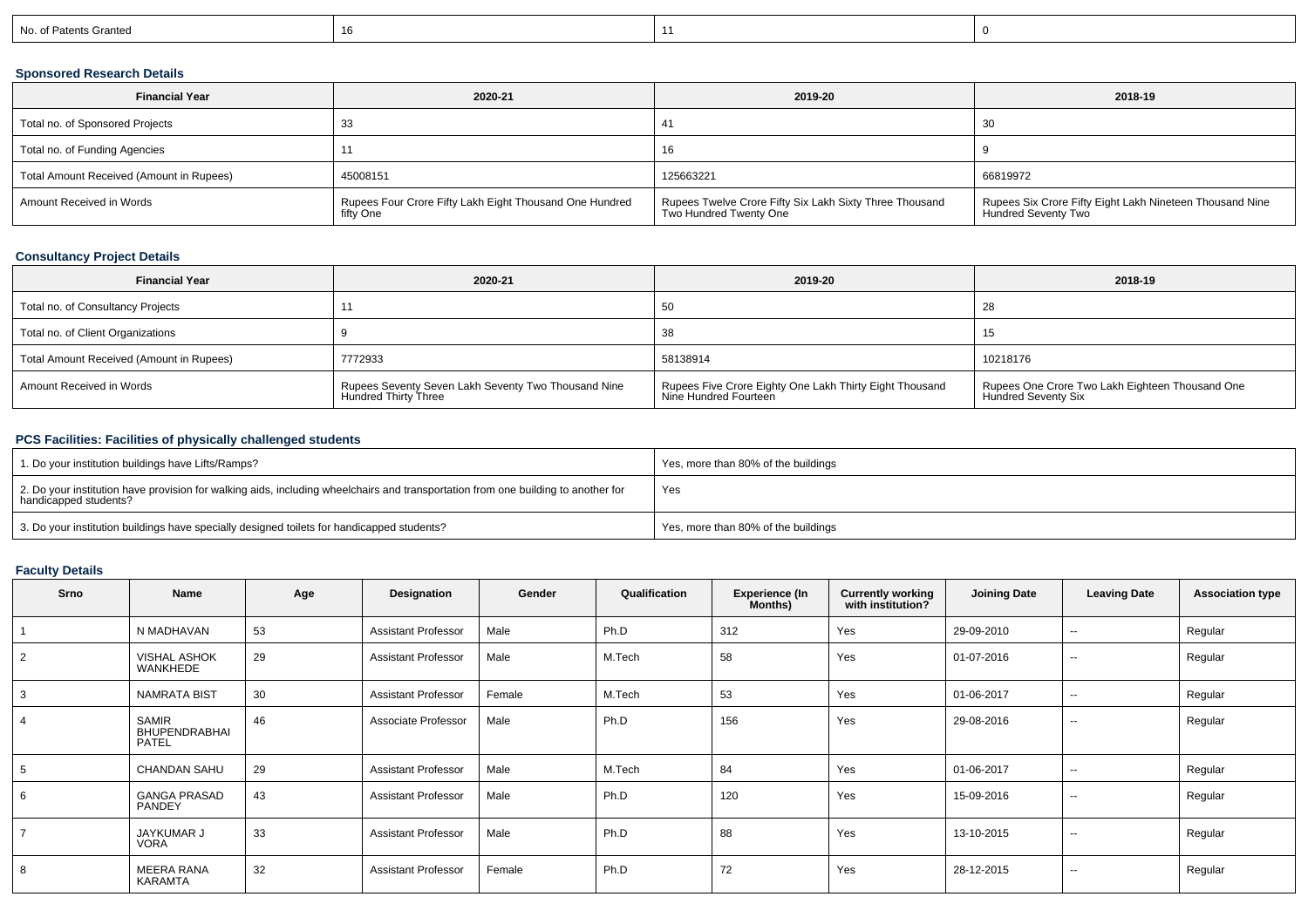| 9  | DAYA SHANKAR<br>KAUL                          | 40 | <b>Assistant Professor</b>                          | Male   | Ph.D   | 61  | Yes           | 04-01-2016 | $\overline{\phantom{a}}$ | Regular             |
|----|-----------------------------------------------|----|-----------------------------------------------------|--------|--------|-----|---------------|------------|--------------------------|---------------------|
| 10 | <b>VIMA PRAVINBHAI</b><br>MALI                | 36 | <b>Assistant Professor</b>                          | Female | M.Tech | 96  | Yes           | 18-01-2016 | $\overline{\phantom{a}}$ | Regular             |
| 11 | <b>DHRUVESH PATEL</b>                         | 38 | Associate Professor                                 | Male   | Ph.D   | 156 | Yes           | 12-01-2016 | $\sim$                   | Regular             |
| 12 | <b>VINAY VAKHARIA</b>                         | 39 | <b>Assistant Professor</b>                          | Male   | Ph.D   | 73  | Yes           | 22-02-2016 | $\overline{\phantom{a}}$ | Regular             |
| 13 | MEHUL S RAVAL                                 | 48 | Professor                                           | Male   | Ph.D   | 204 | No            | 10-12-2018 | 15-07-2020               | Regular             |
| 14 | AMIT VILAS SANT                               | 38 | Associate Professor                                 | Male   | Ph.D   | 96  | Yes           | 01-04-2016 |                          | Regular             |
| 15 | MAZAD<br><b>SHAHERIAR</b><br>ZAVERI           | 42 | Associate Professor                                 | Male   | Ph.D   | 113 | No            | 10-12-2018 | 21-12-2020               | Regular             |
| 16 | <b>ASHISH</b><br>PRABHUDAS<br><b>UNNARKAT</b> | 37 | <b>Assistant Professor</b>                          | Male   | Ph.D   | 84  | Yes           | 04-04-2016 | $\overline{\phantom{a}}$ | Regular             |
| 17 | ANKUSH SANJAY<br><b>RAJE</b>                  | 29 | Assistant Professor                                 | Male   | Ph.D   | 36  | Yes           | 01-01-2019 | $\overline{\phantom{a}}$ | Regular             |
| 18 | <b>SHOBHIT</b><br><b>CHATURVEDI</b>           | 30 | <b>Assistant Professor</b>                          | Male   | M.Tech | 60  | Yes           | 01-06-2016 | $\overline{\phantom{a}}$ | Regular             |
| 19 | <b>ANKUR</b><br><b>CHAURASIA</b>              | 30 | <b>Assistant Professor</b>                          | Male   | M.Tech | 48  | Yes           | 13-06-2016 | $\overline{\phantom{a}}$ | Regular             |
| 20 | <b>ABHISHEK KUMAR</b><br><b>GUPTA</b>         | 32 | <b>Assistant Professor</b>                          | Male   | Ph.D   | 48  | Yes           | 05-03-2019 | $\overline{\phantom{a}}$ | Regular             |
| 21 | <b>BUSUPALLI</b><br><b>BALANAGULU</b>         | 35 | <b>Assistant Professor</b>                          | Male   | Ph.D   | 48  | Yes           | 01-04-2019 | $\overline{\phantom{a}}$ | Regular             |
| 22 | PRAHLAD KUMAR<br><b>BARUAH</b>                | 35 | <b>Assistant Professor</b>                          | Male   | Ph.D   | 72  | Yes           | 04-04-2019 | $\overline{\phantom{a}}$ | Regular             |
| 23 | <b>MANIVEL M</b>                              | 29 | Assistant Professor                                 | Male   | M.Tech | 60  | Yes           | 15-06-2016 | $\overline{\phantom{a}}$ | Regular             |
| 24 | <b>BUSIGARI</b><br>RAJASEKHAR<br><b>REDDY</b> | 28 | <b>Assistant Professor</b>                          | Male   | Ph.D   | 36  | Yes           | 06-05-2019 | $\overline{\phantom{a}}$ | Regular             |
| 25 | <b>AVIRUP MAULIK</b>                          | 33 | <b>Assistant Professor</b>                          | Male   | Ph.D   | 77  | No            | 03-06-2019 | 06-12-2020               | Regular             |
| 26 | T HEPZIBAH MARY                               | 44 | <b>Assistant Professor</b>                          | Female | Ph.D   | 159 | Yes           | 02-05-2016 |                          | Regular             |
| 27 | <b>VIVEK KUMAR</b>                            | 36 | <b>Assistant Professor</b>                          | Male   | Ph.D   | 83  | No            | 03-06-2019 | 31-05-2021               | Regular             |
| 28 | SIMRAN JEET<br><b>SINGH</b>                   | 34 | <b>Assistant Professor</b>                          | Male   | Ph.D   | 71  | No            | 03-06-2019 | 31-05-2021               | Regular             |
| 29 | PANKESHKUMAR<br>G PATEL                       | 38 | <b>Assistant Professor</b>                          | Male   | Ph.D   | 164 | No            | 03-06-2019 | 31-03-2021               | Regular             |
| 30 | <b>SUNIL KHANNA</b>                           | 65 | Dean / Principal /<br>Director / Vice<br>Chancellor | Male   | Ph.D   | 490 | Yes           | 07-06-2019 | $\overline{\phantom{a}}$ | Regular             |
| 31 | <b>D M PARIKH</b>                             | 65 | Professor                                           | Male   | Ph.D   | 437 | $\mathsf{No}$ | 14-07-2014 | 12-12-2020               | Regular             |
| 32 | <b>VIPINDASK</b>                              | 42 | <b>Assistant Professor</b>                          | Male   | Ph.D   | 126 | No            | 10-06-2019 | 11-01-2021               | Regular             |
| 33 | <b>ANURAG GUPTA</b>                           | 66 | Professor                                           | Male   | Ph.D   | 502 | Yes           | 12-02-2018 | $\sim$                   | Adhoc / Contractual |
| 34 | RUDRESH<br>DWIVEDI                            | 32 | <b>Assistant Professor</b>                          | Male   | Ph.D   | 36  | Yes           | 28-06-2019 | $\overline{\phantom{a}}$ | Regular             |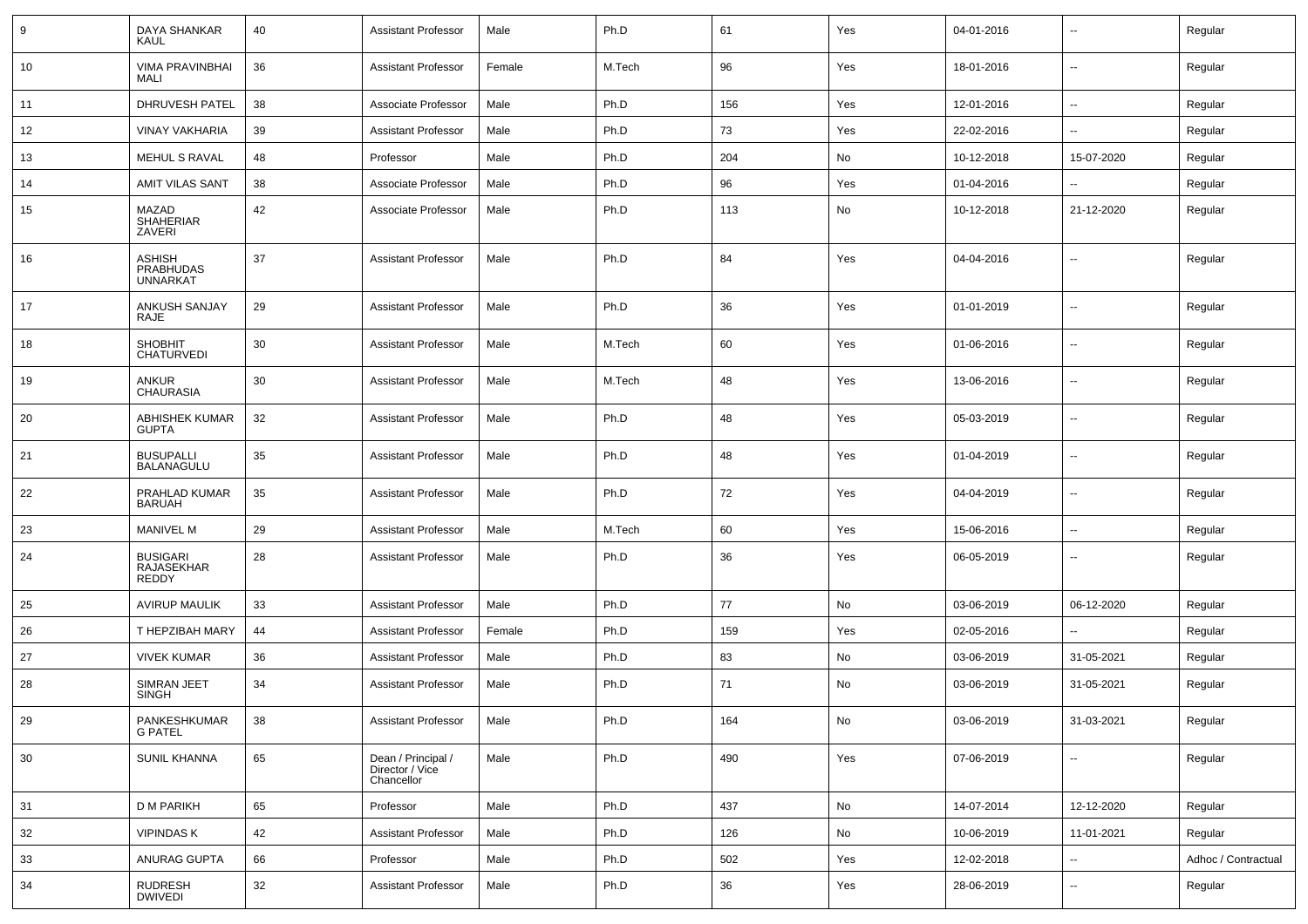| 35 | <b>CHAITANYAMOY</b><br><b>GANGULY</b>                  | 74 | Other                      | Male   | Ph.D   | 473 | Yes | 01-04-2017 | $\overline{\phantom{a}}$ | Adhoc / Contractual |
|----|--------------------------------------------------------|----|----------------------------|--------|--------|-----|-----|------------|--------------------------|---------------------|
| 36 | <b>ALOK JAIN</b>                                       | 32 | <b>Assistant Professor</b> | Male   | M.Tech | 48  | Yes | 28-06-2019 | $\sim$                   | Regular             |
| 37 | <b>INDRAJIT</b><br><b>MUKHOPADHYAY</b>                 | 54 | Professor                  | Male   | Ph.D   | 374 | Yes | 17-02-2011 | Ξ.                       | Regular             |
| 38 | <b>RAVI KANT</b>                                       | 37 | <b>Assistant Professor</b> | Male   | Ph.D   | 36  | Yes | 28-06-2019 | Ξ.                       | Regular             |
| 39 | <b>BRIJESH TRIPATHI</b>                                | 38 | Associate Professor        | Male   | Ph.D   | 148 | Yes | 27-01-2009 | $\sim$                   | Regular             |
| 40 | <b>VISHVESH</b><br><b>JAYANTBHAI</b><br><b>BADHEKA</b> | 42 | Professor                  | Male   | Ph.D   | 237 | Yes | 01-09-2007 | --                       | Regular             |
| 41 | <b>BALAMURLI</b><br><b>KRISHNA MAYYA K</b>             | 44 | <b>Assistant Professor</b> | Male   | Ph.D   | 168 | Yes | 01-12-2008 | $\sim$                   | Regular             |
| 42 | Shobhit Nigam                                          | 38 | <b>Assistant Professor</b> | Male   | Ph.D   | 102 | Yes | 10-06-2013 | $\sim$                   | Regular             |
| 43 | Tapan Kumar Pal                                        | 34 | <b>Assistant Professor</b> | Male   | Ph.D   | 47  | Yes | 12-11-2018 | --                       | Regular             |
| 44 | Annie Royson                                           | 34 | <b>Assistant Professor</b> | Female | Ph.D   | 29  | Yes | 04-02-2019 | Ξ.                       | Regular             |
| 45 | Ankur Solanki                                          | 37 | <b>Assistant Professor</b> | Male   | Ph.D   | 90  | Yes | 01-07-2019 | $\sim$                   | Regular             |
| 46 | Mohendra Roy                                           | 39 | <b>Assistant Professor</b> | Male   | Ph.D   | 110 | Yes | 01-07-2019 | $\sim$                   | Regular             |
| 47 | Chandra Shekhar<br>Nishad                              | 33 | <b>Assistant Professor</b> | Male   | Ph.D   | 46  | Yes | 01-07-2019 | Ξ.                       | Regular             |
| 48 | Neelam Singha                                          | 30 | <b>Assistant Professor</b> | Female | Ph.D   | 31  | Yes | 01-07-2019 | $\sim$                   | Regular             |
| 49 | Payal Chaudhari                                        | 38 | <b>Assistant Professor</b> | Female | Ph.D   | 194 | Yes | 01-07-2019 | $\sim$                   | Regular             |
| 50 | Ojas Satbhai<br>Shrinivas                              | 33 | <b>Assistant Professor</b> | Male   | Ph.D   | 65  | No  | 01-07-2019 | 31-12-2020               | Regular             |
| 51 | Ramesh Guduru                                          | 43 | Associate Professor        | Male   | Ph.D   | 184 | Yes | 01-07-2019 | $\overline{\phantom{a}}$ | Regular             |
| 52 | Anup Sanchela                                          | 36 | <b>Assistant Professor</b> | Male   | Ph.D   | 165 | Yes | 01-10-2019 |                          | Regular             |
| 53 | Pradeep Kankeri                                        | 32 | <b>Assistant Professor</b> | Male   | Ph.D   | 45  | No  | 05-11-2019 | 14-06-2021               | Regular             |
| 54 | Swapnil Mishra                                         | 32 | <b>Assistant Professor</b> | Male   | Ph.D   | 18  | No  | 01-07-2019 | 22-12-2020               | Regular             |
| 55 | Uma Chaduvula                                          | 32 | <b>Assistant Professor</b> | Female | Ph.D   | 20  | Yes | 05-11-2019 | $\sim$                   | Regular             |
| 56 | Lakshmanarao<br>Jeeru                                  | 42 | <b>Assistant Professor</b> | Male   | Ph.D   | 147 | Yes | 05-11-2019 | $\sim$                   | Regular             |
| 57 | Gaurav Hazarika                                        | 27 | <b>Assistant Professor</b> | Male   | M.Tech | 20  | Yes | 06-11-2019 | $\overline{a}$           | Regular             |
| 58 | Shanker Krishna                                        | 31 | <b>Assistant Professor</b> | Male   | Ph.D   | 20  | Yes | 14-11-2019 | $\overline{\phantom{a}}$ | Regular             |
| 59 | Shabiimam MA                                           | 37 | Assistant Professor        | Male   | Ph.D   | 61  | Yes | 02-12-2019 | ш.                       | Regular             |
| 60 | Rama Gaur                                              | 32 | <b>Assistant Professor</b> | Female | Ph.D   | 44  | Yes | 02-12-2019 | $\bar{\phantom{a}}$      | Regular             |
| 61 | Prakash Chandra                                        | 38 | Assistant Professor        | Male   | Ph.D   | 109 | Yes | 02-12-2019 | ц.                       | Regular             |
| 62 | Syed Shahabuddin                                       | 33 | <b>Assistant Professor</b> | Male   | Ph.D   | 86  | Yes | 02-12-2019 | $\overline{\phantom{a}}$ | Regular             |
| 63 | Rachna Arora                                           | 42 | <b>Assistant Professor</b> | Female | Ph.D   | 114 | Yes | 02-12-2019 | $\overline{\phantom{a}}$ | Regular             |
| 64 | Rutvij Jhaveri                                         | 39 | <b>Assistant Professor</b> | Male   | Ph.D   | 228 | Yes | 01-07-2019 | $\overline{\phantom{a}}$ | Regular             |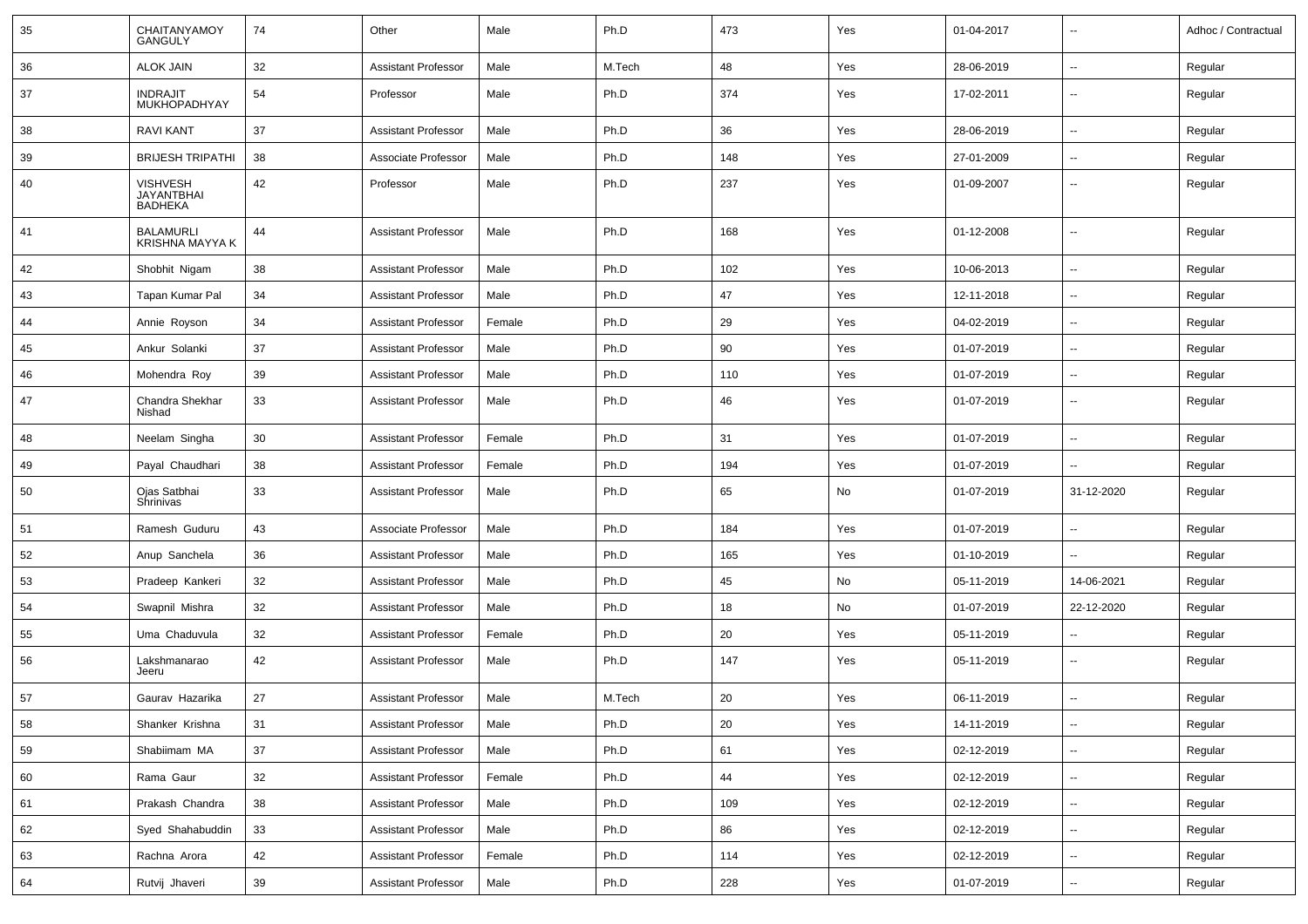| 65 | Rajat Saxena                                | 35     | <b>Assistant Professor</b>                          | Male   | Ph.D   | 145 | Yes | 01-01-2020 | н.                       | Regular |
|----|---------------------------------------------|--------|-----------------------------------------------------|--------|--------|-----|-----|------------|--------------------------|---------|
| 66 | Nandini Mukherjee                           | 29     | <b>Assistant Professor</b>                          | Female | Ph.D   | 23  | Yes | 01-01-2020 | --                       | Regular |
| 67 | Shakti Mishra                               | 38     | Associate Professor                                 | Female | Ph.D   | 151 | Yes | 01-07-2019 | -−                       | Regular |
| 68 | Hardik Patel                                | 35     | <b>Assistant Professor</b>                          | Male   | Ph.D   | 116 | Yes | 01-07-2019 | $\overline{a}$           | Regular |
| 69 | Hari S                                      | 31     | <b>Assistant Professor</b>                          | Male   | Ph.D   | 59  | Yes | 16-01-2020 | --                       | Regular |
| 70 | Nitin Chaudhari                             | 41     | <b>Assistant Professor</b>                          | Male   | Ph.D   | 111 | Yes | 03-02-2020 | $\overline{\phantom{a}}$ | Regular |
| 71 | Abhijit Kakati                              | 31     | <b>Assistant Professor</b>                          | Male   | Ph.D   | 16  | No  | 02-03-2020 | 25-06-2021               | Regular |
| 72 | S Sundar<br>Manoharan                       | 57     | Dean / Principal /<br>Director / Vice<br>Chancellor | Male   | Ph.D   | 376 | Yes | 20-02-2020 | --                       | Regular |
| 73 | Himanshu Choksi                             | 47     | <b>Assistant Professor</b>                          | Male   | Ph.D   | 180 | Yes | 02-07-2019 | $\overline{\phantom{a}}$ | Regular |
| 74 | Manojkumar                                  | 44     | Associate Professor                                 | Male   | Ph.D   | 172 | Yes | 12-03-2009 | --                       | Regular |
| 75 | <b>BHAWANISINGH</b><br><b>GAURANG DESAI</b> | 46     | Associate Professor                                 | Male   | Ph.D   | 288 | Yes | 08-08-2007 | $\overline{\phantom{a}}$ | Regular |
| 76 | R.<br>BALASUBRAMANIA<br>N.                  | 38     | <b>Assistant Professor</b>                          | Male   | Ph.D   | 156 | Yes | 17-09-2014 | $\overline{\phantom{a}}$ | Regular |
| 77 | P SIVAKUMAR                                 | 37     | Associate Professor                                 | Male   | Ph.D   | 152 | Yes | 06-09-2016 | -−                       | Regular |
| 78 | UTTAM KUMAR<br><b>BHUI</b>                  | 52     | Associate Professor                                 | Male   | Ph.D   | 358 | Yes | 20-10-2008 | $\overline{\phantom{a}}$ | Regular |
| 79 | <b>ANIRBID SIRCAR</b>                       | 51     | Professor                                           | Male   | Ph.D   | 284 | Yes | 12-07-2010 | $\overline{\phantom{a}}$ | Regular |
| 80 | <b>MAUNISH</b><br>SANJAYBHAI SHAH           | 35     | <b>Assistant Professor</b>                          | Male   | M.Tech | 89  | Yes | 30-06-2015 | $\overline{\phantom{a}}$ | Regular |
| 81 | NISHANT DOSHI                               | 36     | Associate Professor                                 | Male   | Ph.D   | 82  | Yes | 27-10-2016 | $\overline{\phantom{a}}$ | Regular |
| 82 | <b>MANISH KUMAR</b><br><b>SINHA</b>         | 35     | <b>Assistant Professor</b>                          | Male   | Ph.D   | 60  | Yes | 18-11-2016 | --                       | Regular |
| 83 | <b>JIGARKUMAR</b><br><b>SHAH</b>            | 44     | <b>Assistant Professor</b>                          | Male   | Ph.D   | 120 | Yes | 28-11-2016 | --                       | Regular |
| 84 | <b>SWAPNIL ASHOK</b><br><b>DHARASKAR</b>    | 35     | <b>Assistant Professor</b>                          | Male   | Ph.D   | 108 | Yes | 14-12-2016 | --                       | Regular |
| 85 | <b>RANJAN KUMAR</b><br>PATI                 | 49     | <b>Assistant Professor</b>                          | Male   | Ph.D   | 336 | Yes | 01-08-2018 | --                       | Regular |
| 86 | SURENDRA SASI<br>KUMAR JAMPA                | 33     | <b>Assistant Professor</b>                          | Male   | Ph.D   | 60  | Yes | 01-02-2017 | --                       | Regular |
| 87 | SRIVASTAVA<br><b>ROHIT</b>                  | 34     | <b>Assistant Professor</b>                          | Male   | Ph.D   | 96  | Yes | 01-08-2018 | $\overline{\phantom{a}}$ | Regular |
| 88 | PANKAJ KUMAR<br>YADAV                       | 32     | <b>Assistant Professor</b>                          | Male   | Ph.D   | 72  | Yes | 10-08-2017 | $\sim$                   | Regular |
| 89 | SANTOSH KUMAR<br><b>BHARTI</b>              | $37\,$ | <b>Assistant Professor</b>                          | Male   | Ph.D   | 84  | Yes | 10-01-2018 | Ξ.                       | Regular |
| 90 | <b>ACHINTA BERA</b>                         | 34     | <b>Assistant Professor</b>                          | Male   | Ph.D   | 96  | Yes | 21-01-2019 | Ξ.                       | Regular |
| 91 | <b>VIVEK R</b>                              | 34     | <b>Assistant Professor</b>                          | Male   | Ph.D   | 72  | Yes | 18-02-2019 | $\overline{\phantom{a}}$ | Regular |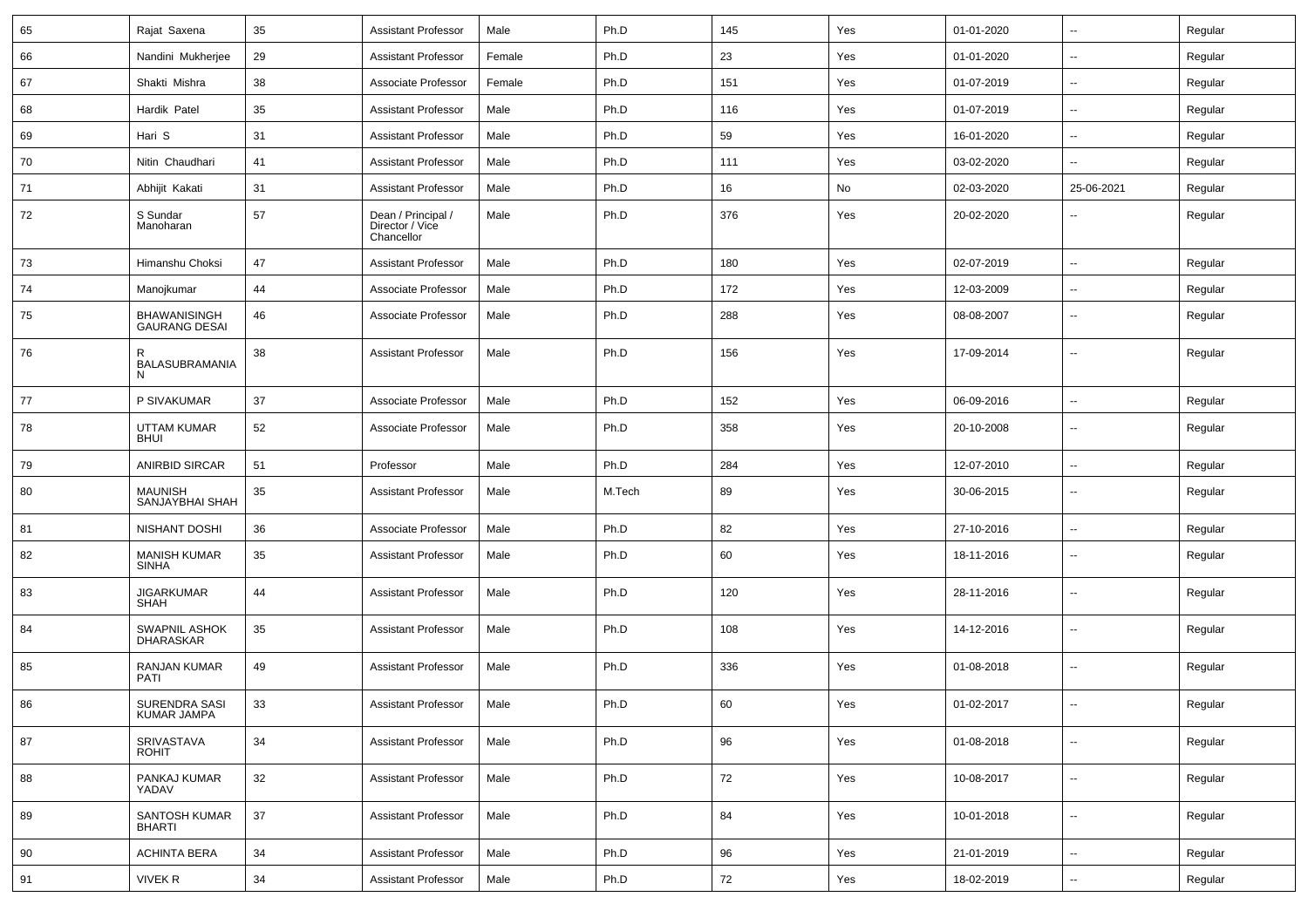| 92  | PAAWAN SHARMA                                          | 38 | Associate Professor        | Male   | Ph.D       | 108 | Yes | 01-06-2018 | ⊷.                       | Regular |
|-----|--------------------------------------------------------|----|----------------------------|--------|------------|-----|-----|------------|--------------------------|---------|
| 93  | <b>BHINALKUMAR</b><br>BAKULBHAI<br><b>MEHTA</b>        | 41 | <b>Assistant Professor</b> | Male   | Ph.D       | 192 | Yes | 02-07-2018 | --                       | Regular |
| 94  | <b>KALISADHAN</b><br><b>MUKHERJEE</b>                  | 39 | <b>Assistant Professor</b> | Male   | Ph.D       | 180 | Yes | 01-03-2019 | $\overline{\phantom{a}}$ | Regular |
| 95  | PRAGHNESHKUMA<br><b>JAGDISHCHANDRA</b><br><b>BHATT</b> | 43 | Associate Professor        | Male   | Ph.D       | 180 | Yes | 02-07-2018 | --                       | Regular |
| 96  | VASUDEO GOVIND<br><b>CHAUDHARI</b>                     | 38 | <b>Assistant Professor</b> | Male   | Ph.D       | 132 | Yes | 02-07-2018 | --                       | Regular |
| 97  | PAWAN GUPTA                                            | 36 | <b>Assistant Professor</b> | Male   | Ph.D       | 108 | Yes | 03-06-2019 | --                       | Regular |
| 98  | MILANKUMAR<br><b>DILIPBHAI BHATT</b>                   | 41 | <b>Assistant Professor</b> | Male   | Ph.D       | 156 | Yes | 22-08-2016 | $\overline{\phantom{a}}$ | Regular |
| 99  | <b>ROHIT</b><br>SRIVASTAVA                             | 39 | Associate Professor        | Male   | Ph.D       | 203 | Yes | 04-05-2010 | ⊷.                       | Regular |
| 100 | DHANANJAYA<br><b>HACHCHAPPA</b>                        | 58 | Associate Professor        | Male   | Ph.D       | 396 | Yes | 11-06-2018 | $\overline{\phantom{a}}$ | Regular |
| 101 | <b>DARSHIT SHAH</b>                                    | 49 | <b>Assistant Professor</b> | Male   | <b>MCA</b> | 216 | Yes | 02-08-2010 | $\overline{\phantom{a}}$ | Regular |
| 102 | POONAM MISHRA                                          | 39 | Associate Professor        | Female | Ph.D       | 163 | Yes | 06-09-2010 | $\overline{\phantom{a}}$ | Regular |
| 103 | <b>MANOJ KUMAR</b><br>PANDEY                           | 43 | Associate Professor        | Male   | Ph.D       | 199 | Yes | 20-09-2010 | --                       | Regular |
| 104 | <b>RAJIB</b><br>BANDYOPADHYAY                          | 51 | Professor                  | Male   | Ph.D       | 274 | Yes | 18-10-2010 | --                       | Regular |
| 105 | <b>VIVEK PANDYA</b>                                    | 46 | Professor                  | Male   | Ph.D       | 312 | Yes | 17-01-2011 | н.                       | Regular |
| 106 | SATYAM M SHINDE                                        | 43 | Associate Professor        | Male   | Ph.D       | 204 | Yes | 11-04-2011 | --                       | Regular |
| 107 | SURENDRA SINGH<br>KACHHWAHA                            | 57 | Professor                  | Male   | Ph.D       | 384 | Yes | 16-05-2011 | --                       | Regular |
| 108 | RAJESH GUJAR                                           | 47 | <b>Assistant Professor</b> | Male   | Ph.D       | 192 | Yes | 19-05-2011 | $\overline{a}$           | Regular |
| 109 | PRAVIN V<br><b>KODGIRE</b>                             | 45 | Associate Professor        | Male   | Ph.D       | 216 | Yes | 27-05-2011 | --                       | Regular |
| 110 | <b>JAYDEEP PATEL</b>                                   | 33 | <b>Assistant Professor</b> | Male   | Ph.D       | 116 | Yes | 10-08-2011 | --                       | Regular |
| 111 | RAJESHKUMAR<br>PATEL                                   | 42 | Associate Professor        | Male   | Ph.D       | 192 | Yes | 16-08-2011 | $\overline{a}$           | Regular |
| 112 | ABHISHEK YADAV                                         | 32 | <b>Assistant Professor</b> | Male   | Ph.D       | 84  | Yes | 02-07-2018 | $\sim$                   | Regular |
| 113 | PANKAJ SAHLOT                                          | 32 | <b>Assistant Professor</b> | Male   | Ph.D       | 106 | Yes | 09-07-2018 | н.                       | Regular |
| 114 | LUBHANI MISHRA                                         | 30 | <b>Assistant Professor</b> | Female | Ph.D       | 48  | Yes | 16-07-2018 | $\sim$                   | Regular |
| 115 | <b>MANISH KUMAR</b>                                    | 40 | <b>Assistant Professor</b> | Male   | M.Tech     | 46  | Yes | 30-07-2018 | н.                       | Regular |
| 116 | DADI VENKATA<br>SURI APPA RAO                          | 41 | <b>Assistant Professor</b> | Male   | Ph.D       | 144 | Yes | 06-08-2018 | н.                       | Regular |
| 117 | <b>V S K V HARISH</b>                                  | 33 | <b>Assistant Professor</b> | Male   | Ph.D       | 47  | No  | 04-09-2018 | 31-05-2021               | Regular |
| 118 | RAJU RANJAN                                            | 39 | <b>Assistant Professor</b> | Male   | Ph.D       | 124 | Yes | 11-09-2018 | --                       | Regular |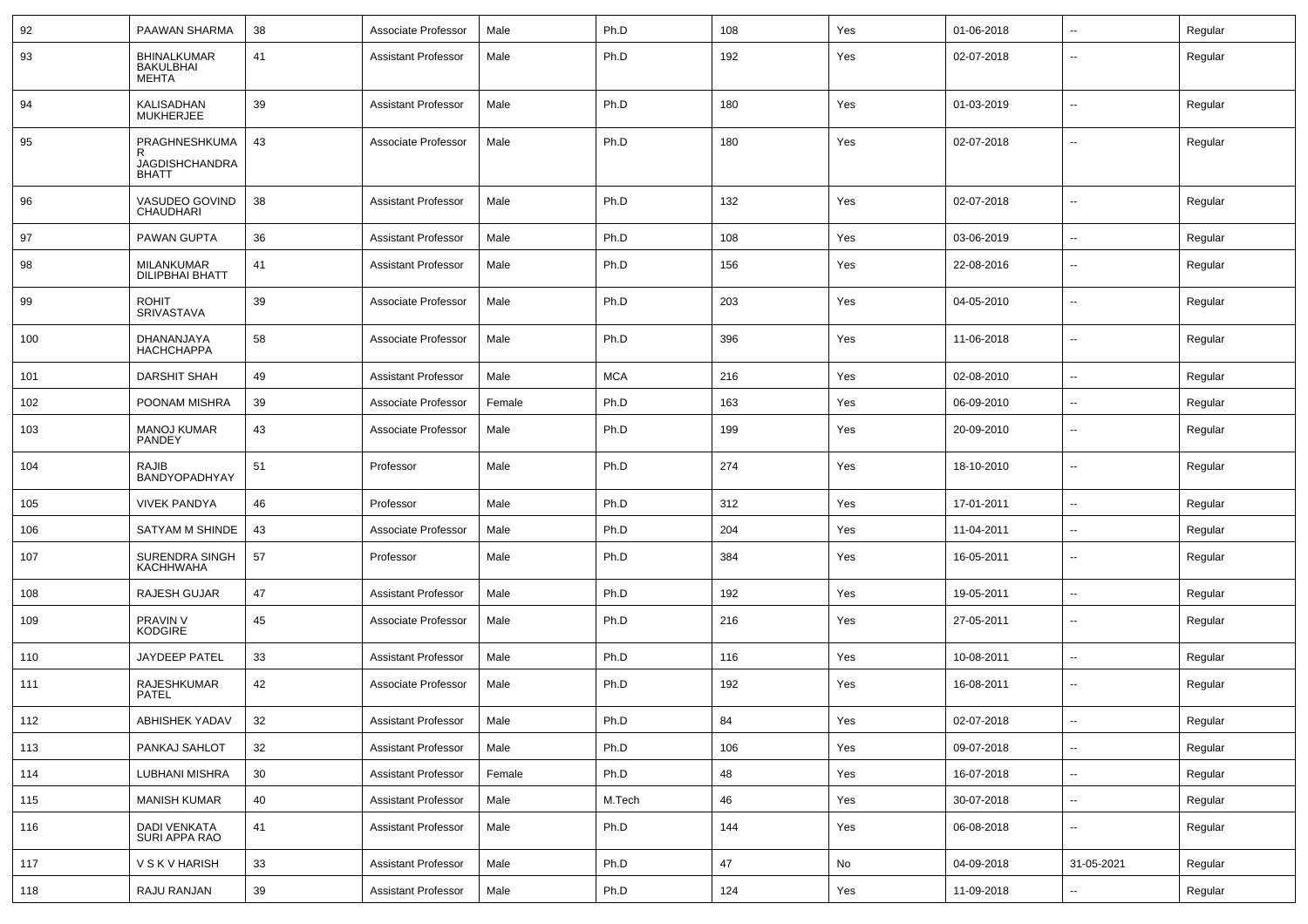| 119 | <b>MANAS KUMAR</b><br><b>BHOI</b>                 | 46 | <b>Assistant Professor</b> | Male   | Ph.D   | 277 | Yes | 19-11-2012 | $\overline{\phantom{a}}$ | Regular |
|-----|---------------------------------------------------|----|----------------------------|--------|--------|-----|-----|------------|--------------------------|---------|
| 120 | VAIDEHI<br>PURUSHOTTAM<br><b>DESHPANDE</b>        | 29 | <b>Assistant Professor</b> | Female | M.Tech | 48  | Yes | 08-10-2018 | $\overline{\phantom{a}}$ | Regular |
| 121 | SIDDHARTH S<br><b>JOSHI</b>                       | 35 | <b>Assistant Professor</b> | Male   | Ph.D   | 156 | Yes | 10-12-2012 | --                       | Regular |
| 122 | <b>GARLAPATI</b><br><b>NAGABABU</b>               | 34 | <b>Assistant Professor</b> | Male   | Ph.D   | 120 | Yes | 01-01-2013 | $\overline{\phantom{a}}$ | Regular |
| 123 | <b>ABHISHEK KUMAR</b>                             | 47 | <b>Assistant Professor</b> | Male   | Ph.D   | 204 | Yes | 13-05-2013 | $\sim$                   | Regular |
| 124 | <b>DEBASIS SARKAR</b>                             | 50 | Associate Professor        | Male   | Ph.D   | 296 | Yes | 31-05-2013 | --                       | Regular |
| 125 | <b>SUKANTA KUMAR</b><br><b>DASH</b>               | 49 | Associate Professor        | Male   | Ph.D   | 251 | Yes | 31-05-2013 | $\sim$                   | Regular |
| 126 | <b>BHARTI SAINI</b>                               | 33 | <b>Assistant Professor</b> | Female | Ph.D   | 108 | Yes | 04-06-2013 | $\mathbf{u}$             | Regular |
| 127 | <b>KUSH MEHTA</b>                                 | 32 | <b>Assistant Professor</b> | Male   | Ph.D   | 114 | No  | 17-06-2013 | 30-06-2021               | Regular |
| 128 | <b>BHASHA HARSHAL</b><br>VACHHARAJANI             | 38 | <b>Assistant Professor</b> | Female | Ph.D   | 154 | Yes | 24-06-2013 | $\overline{\phantom{a}}$ | Regular |
| 129 | <b>ANIRBAN DEY</b>                                | 32 | <b>Assistant Professor</b> | Male   | Ph.D   | 126 | Yes | 04-07-2013 | $\overline{a}$           | Regular |
| 130 | AKSHAY JAIN                                       | 33 | <b>Assistant Professor</b> | Male   | M.Tech | 102 | No  | 23-10-2013 | 31-12-2020               | Regular |
| 131 | <b>JITENDRA G</b><br><b>JAMNANI</b>               | 49 | Associate Professor        | Male   | Ph.D   | 300 | Yes | 29-10-2013 | $\overline{\phantom{a}}$ | Regular |
| 132 | NAIMISH S BHATT                                   | 36 | <b>Assistant Professor</b> | Male   | M.Tech | 120 | Yes | 29-10-2013 | $\sim$                   | Regular |
| 133 | NIRAGI KALPESH<br><b>DAVE</b>                     | 41 | <b>Assistant Professor</b> | Female | Ph.D   | 214 | Yes | 02-12-2013 | $\overline{\phantom{a}}$ | Regular |
| 134 | <b>SWETA</b><br>CHETANANAND<br><b>BALCHANDANI</b> | 32 | <b>Assistant Professor</b> | Female | Ph.D   | 132 | Yes | 17-12-2013 | --                       | Regular |
| 135 | <b>BRAJESHKUMAR</b><br>JHA                        | 38 | Associate Professor        | Male   | Ph.D   | 119 | Yes | 27-12-2013 | $\sim$                   | Regular |
| 136 | <b>NIRAVKUMAR</b><br>PRAVINBHAI<br><b>PATEL</b>   | 33 | <b>Assistant Professor</b> | Male   | Ph.D   | 88  | Yes | 30-12-2013 | $\sim$                   | Regular |
| 137 | <b>MANOJ SAHNI</b>                                | 42 | Associate Professor        | Male   | Ph.D   | 192 | Yes | 31-12-2013 | $\overline{\phantom{a}}$ | Regular |
| 138 | <b>DISHANT M</b><br>PANDYA                        | 37 | <b>Assistant Professor</b> | Male   | Ph.D   | 180 | Yes | 01-01-2014 | $\overline{\phantom{a}}$ | Regular |
| 139 | <b>LEENA SANTOSH</b>                              | 40 | <b>Assistant Professor</b> | Female | Ph.D   | 168 | Yes | 01-01-2014 | $\sim$                   | Regular |
| 140 | <b>KIRAN BHASKAR</b><br><b>MYSORE</b>             | 56 | Associate Professor        | Male   | Ph.D   | 372 | Yes | 06-01-2014 | $\sim$                   | Regular |
| 141 | <b>VIVEK</b><br><b>VIKRAMBHAI</b><br>PATEL        | 38 | <b>Assistant Professor</b> | Male   | Ph.D   | 134 | No  | 20-01-2014 | 31-08-2020               | Regular |
| 142 | ANURAG MUDGAL                                     | 49 | Associate Professor        | Male   | Ph.D   | 324 | Yes | 27-01-2014 | $\sim$                   | Regular |
| 143 | RONAK<br><b>OMPRAKASH</b><br><b>MOTIANI</b>       | 30 | <b>Assistant Professor</b> | Male   | M.Tech | 89  | Yes | 01-07-2014 | $\overline{\phantom{a}}$ | Regular |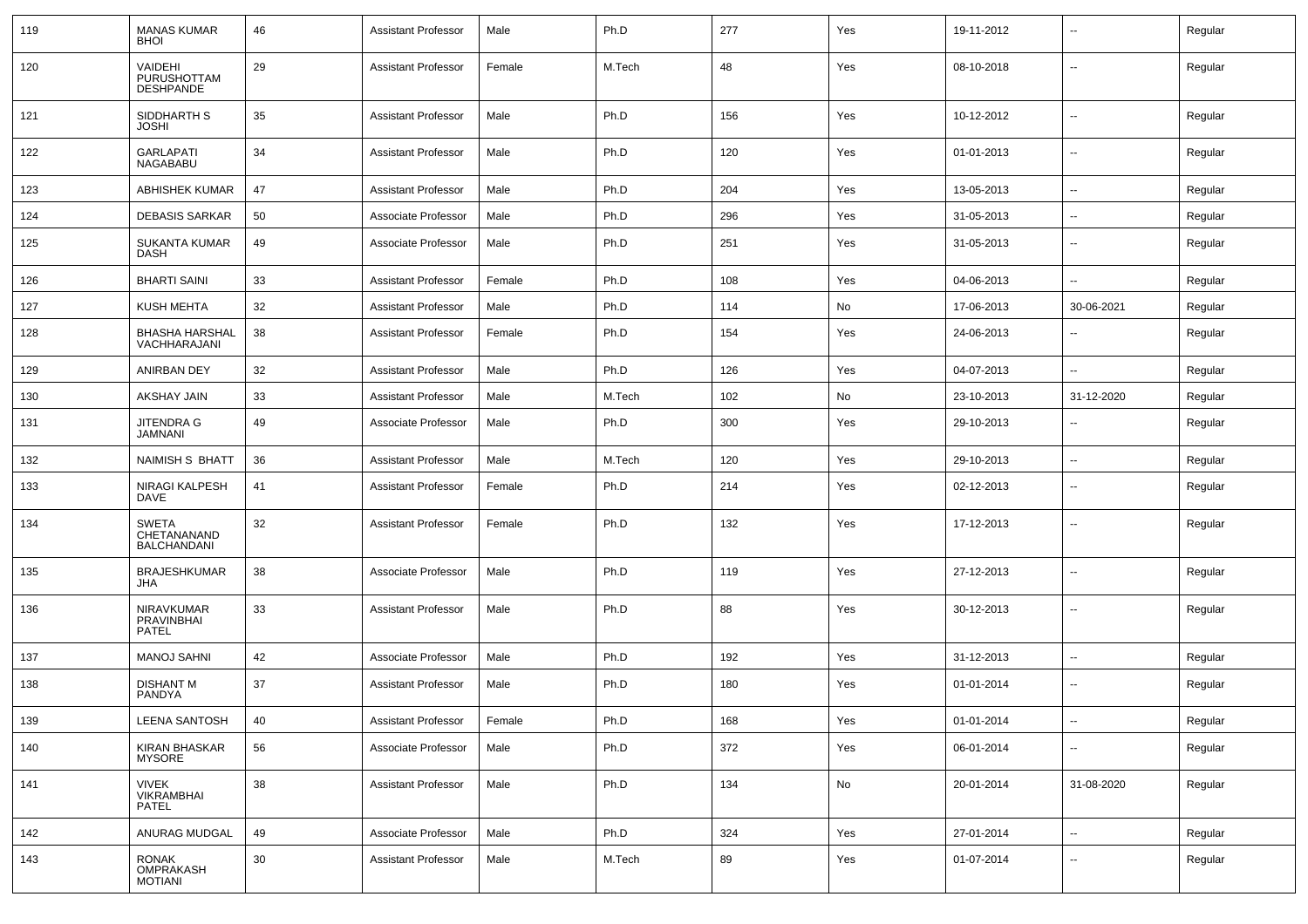| 144 | RAKESH VASANT<br><b>CHAUDHARI</b>                 | 30 | Assistant Professor                                 | Male | Ph.D   | 94  | Yes | 02-07-2014 | $\overline{\phantom{a}}$ | Regular             |
|-----|---------------------------------------------------|----|-----------------------------------------------------|------|--------|-----|-----|------------|--------------------------|---------------------|
| 145 | <b>PARTH</b><br>PARESHKUMAR<br><b>PRAJAPATI</b>   | 30 | <b>Assistant Professor</b>                          | Male | M.Tech | 91  | Yes | 07-07-2014 | $\sim$                   | Regular             |
| 146 | <b>VIPIN S SHUKLA</b>                             | 30 | <b>Assistant Professor</b>                          | Male | M.Tech | 77  | Yes | 11-02-2016 | $\mathbf{u}$             | Regular             |
| 147 | ANURAG KANDYA                                     | 43 | Associate Professor                                 | Male | Ph.D   | 224 | Yes | 21-01-2015 | $\overline{\phantom{a}}$ | Regular             |
| 148 | <b>VIVEK K PATEL</b>                              | 43 | Associate Professor                                 | Male | Ph.D   | 204 | Yes | 06-04-2015 | $\overline{\phantom{a}}$ | Regular             |
| 149 | <b>BHASURU</b><br>ABHINAYA<br><b>SRINIVAS</b>     | 30 | <b>Assistant Professor</b>                          | Male | M.Tech | 82  | Yes | 29-06-2015 | $\overline{\phantom{a}}$ | Regular             |
| 150 | RAHUL VITTHAL<br><b>DEHARKAR</b>                  | 30 | <b>Assistant Professor</b>                          | Male | M.Tech | 85  | Yes | 01-07-2015 | $\overline{\phantom{a}}$ | Regular             |
| 151 | <b>VENKATA PAVAN</b><br><b>KUMART</b>             | 32 | <b>Assistant Professor</b>                          | Male | M.Tech | 76  | Yes | 06-07-2015 | --                       | Regular             |
| 152 | <b>KRUNAL</b><br>MAHENDRABHAI<br><b>MEHTA</b>     | 30 | <b>Assistant Professor</b>                          | Male | Ph.D   | 74  | Yes | 07-07-2015 | --                       | Regular             |
| 153 | <b>KISHAN ASHOK</b><br><b>FUSE</b>                | 30 | <b>Assistant Professor</b>                          | Male | M.Tech | 76  | Yes | 06-07-2015 | $\sim$                   | Regular             |
| 154 | <b>GURRALA PAVAN</b><br><b>KUMAR</b>              | 41 | <b>Assistant Professor</b>                          | Male | Ph.D   | 120 | Yes | 27-07-2015 | $\sim$                   | Regular             |
| 155 | <b>NIRAV DINESH</b><br>KARELIA                    | 46 | <b>Assistant Professor</b>                          | Male | M.Tech | 288 | Yes | 27-10-2015 | $\sim$                   | Regular             |
| 156 | <b>TAJINDER PAL</b><br><b>SINGH</b>               | 58 | Professor                                           | Male | Ph.D   | 406 | Yes | 10-10-2007 | $\sim$                   | Regular             |
| 157 | <b>ABHIJIT</b><br><b>DILIPKUMAR RAY</b>           | 46 | Associate Professor                                 | Male | Ph.D   | 248 | Yes | 14-06-2007 | $\sim$                   | Regular             |
| 158 | <b>BHARATKUMAR</b><br><b>BALKRISHNA</b><br>PAREKH | 40 | Associate Professor                                 | Male | Ph.D   | 180 | Yes | 30-09-2008 | $\overline{\phantom{a}}$ | Regular             |
| 159 | JATIN RAVJIBHAI<br>PATEL                          | 41 | Associate Professor                                 | Male | Ph.D   | 192 | Yes | 01-01-2009 | $\overline{a}$           | Regular             |
| 160 | ANIRBAN DAS                                       | 46 | Associate Professor                                 | Male | Ph.D   | 275 | Yes | 23-12-2008 | $\sim$                   | Regular             |
| 161 | <b>MANAN SHAH</b>                                 | 29 | <b>Assistant Professor</b>                          | Male | Ph.D   | 72  | Yes | 25-06-2015 | $\sim$                   | Regular             |
| 162 | MD SHARIFUDDIN<br>ANSARI                          | 40 | <b>Assistant Professor</b>                          | Male | Ph.D   | 189 | Yes | 24-11-2010 | $\overline{\phantom{a}}$ | Regular             |
| 163 | RAKESH KUMAR<br>VIJ                               | 64 | Dean / Principal /<br>Director / Vice<br>Chancellor | Male | Ph.D   | 384 | Yes | 01-02-2019 | $\overline{\phantom{a}}$ | Regular             |
| 164 | <b>JWNGSAR</b><br><b>BRAHMA</b>                   | 37 | <b>Assistant Professor</b>                          | Male | Ph.D   | 144 | Yes | 31-07-2009 | $\sim$                   | Regular             |
| 165 | ANILKUMAR<br>TRIKAMBHAI<br><b>MARKANA</b>         | 42 | <b>Assistant Professor</b>                          | Male | Ph.D   | 240 | Yes | 01-01-2009 | $\overline{\phantom{a}}$ | Regular             |
| 166 | <b>GS NEGI</b>                                    | 67 | Other                                               | Male | M.Tech | 481 | Yes | 14-07-2014 | $\frac{1}{2}$            | Adhoc / Contractual |
| 167 | SUBHASH SHAH                                      | 71 | Other                                               | Male | Ph.D   | 584 | Yes | 01-01-2016 | $\sim$                   | Adhoc / Contractual |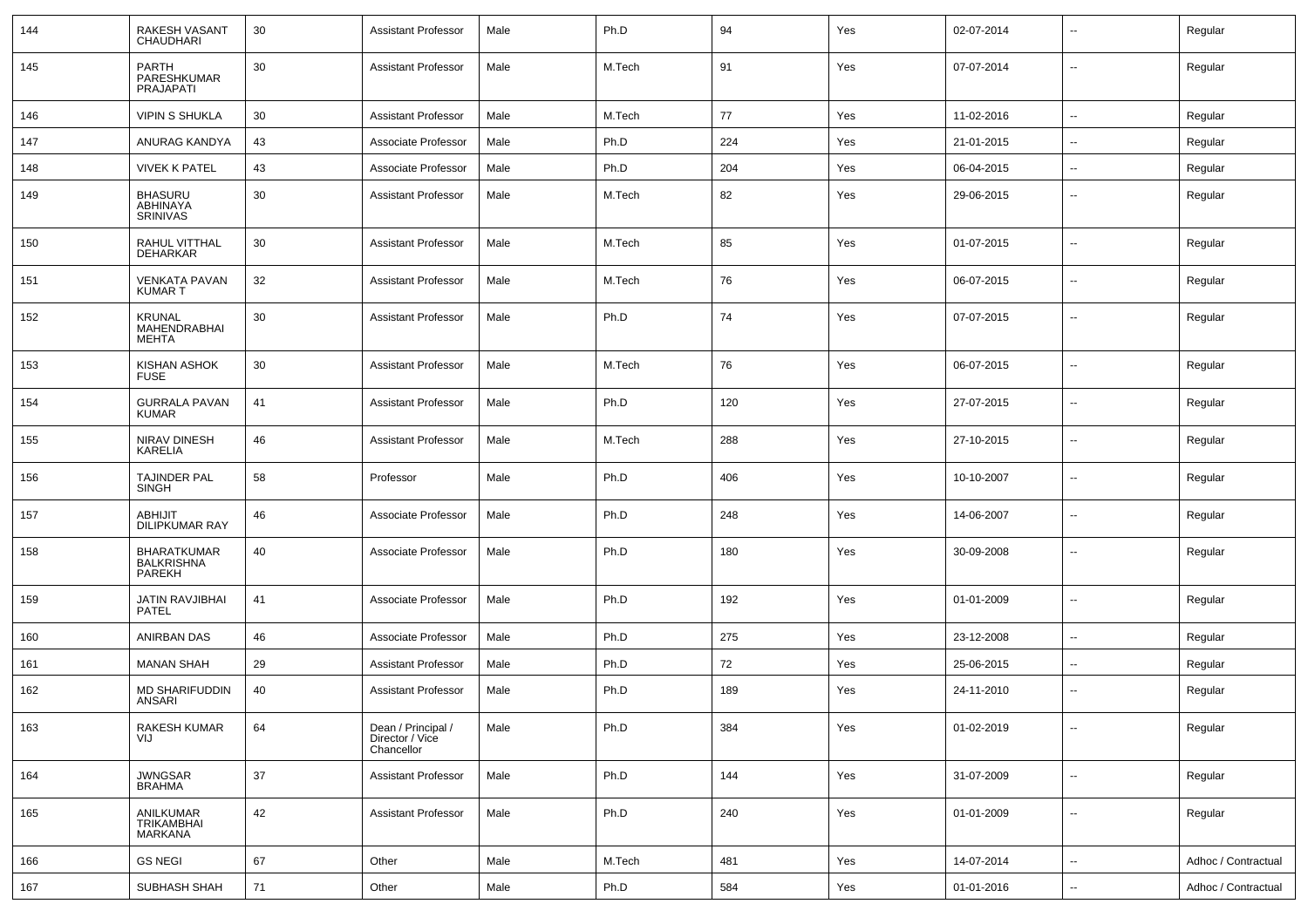| 168 | JATIN AGARWAL               | 36     | <b>Assistant Professor</b> | Male   | Ph.D          | 93  | No  | 09-05-2016 | 02-04-2021               | Regular             |
|-----|-----------------------------|--------|----------------------------|--------|---------------|-----|-----|------------|--------------------------|---------------------|
| 169 | RANJAN<br>SENGUPTA          | 64     | Other                      | Male   | Ph.D          | 384 | Yes | 01-01-2019 |                          | Adhoc / Contractual |
| 170 | <b>AKS Rathore</b>          | 62     | Other                      | Male   | M.Tech        | 456 | Yes | 01-06-2019 | $\sim$                   | Adhoc / Contractual |
| 171 | TEJASKUMAR<br><b>THAKER</b> | 39     | Associate Professor        | Male   | Ph.D          | 146 | Yes | 01-05-2012 | $\sim$                   | Regular             |
| 172 | <b>SSP SINGH</b>            | 73     | Other                      | Male   | <b>B.Tech</b> | 230 | Yes | 01-06-2010 | $\overline{\phantom{a}}$ | Adhoc / Contractual |
| 173 | SHEETAL RAWAT               | 29     | <b>Assistant Professor</b> | Female | Ph.D          | 60  | Yes | 03-06-2019 | $\overline{\phantom{a}}$ | Regular             |
| 174 | Abhishek Gor                | 31     | <b>Assistant Professor</b> | Male   | M.Sc.         | 45  | Yes | 01-07-2019 | $\sim$                   | Regular             |
| 175 | Lavish Pamwani              | 27     | <b>Assistant Professor</b> | Male   | Ph.D          | 13  | Yes | 15-07-2020 | $\sim$                   | Regular             |
| 176 | Megha Balha                 | 28     | <b>Assistant Professor</b> | Female | Ph.D          | 13  | Yes | 15-07-2020 | $\sim$                   | Regular             |
| 177 | Ravi Tejasvi                | 34     | <b>Assistant Professor</b> | Male   | Ph.D          | 37  | Yes | 15-07-2020 | $\overline{\phantom{a}}$ | Regular             |
| 178 | Ayyanna Habal               | 32     | <b>Assistant Professor</b> | Male   | Ph.D          | 13  | Yes | 17-07-2020 | $\sim$                   | Regular             |
| 179 | Amit Verma                  | 32     | <b>Assistant Professor</b> | Male   | Ph.D          | 13  | Yes | 17-07-2020 | $\overline{\phantom{a}}$ | Regular             |
| 180 | Pritam Kocherlakota         | 29     | <b>Assistant Professor</b> | Male   | Ph.D          | 13  | Yes | 17-07-2020 | $\overline{\phantom{a}}$ | Regular             |
| 181 | Paul Naveen                 | 29     | <b>Assistant Professor</b> | Male   | Ph.D          | 13  | Yes | 17-07-2020 | $\sim$                   | Regular             |
| 182 | Anu Manhas                  | 30     | <b>Assistant Professor</b> | Female | Ph.D          | 13  | Yes | 20-07-2020 | $\overline{\phantom{a}}$ | Regular             |
| 183 | Harshal Oza                 | 39     | Associate Professor        | Male   | Ph.D          | 137 | Yes | 20-07-2020 | $\sim$                   | Regular             |
| 184 | Anirudh Kulkarni            | 30     | <b>Assistant Professor</b> | Male   | Ph.D          | 13  | Yes | 20-07-2020 | $\sim$                   | Regular             |
| 185 | Md Aurangzeb                | 34     | <b>Assistant Professor</b> | Male   | Ph.D          | 103 | Yes | 20-07-2020 | $\overline{\phantom{a}}$ | Regular             |
| 186 | Nayantara Kotoky            | 31     | <b>Assistant Professor</b> | Female | Ph.D          | 13  | Yes | 23-07-2020 | $\sim$                   | Regular             |
| 187 | Pallabi Saikia              | 30     | <b>Assistant Professor</b> | Female | Ph.D          | 13  | Yes | 23-07-2020 | $\overline{\phantom{a}}$ | Regular             |
| 188 | Ankit Deshmukh              | 29     | <b>Assistant Professor</b> | Male   | Ph.D          | 12  | Yes | 10-08-2020 | $\sim$                   | Regular             |
| 189 | Pranav Peddinti             | 30     | <b>Assistant Professor</b> | Male   | Ph.D          | 12  | Yes | 10-08-2020 | $\overline{\phantom{a}}$ | Regular             |
| 190 | Subhankar Roy               | 31     | <b>Assistant Professor</b> | Male   | Ph.D          | 12  | Yes | 10-08-2020 | $\sim$                   | Regular             |
| 191 | Maheshbabu Jallu            | 32     | <b>Assistant Professor</b> | Male   | Ph.D          | 12  | Yes | 10-08-2020 |                          | Regular             |
| 192 | Saptarshi Das               | 30     | <b>Assistant Professor</b> | Male   | M.Sc.         | 11  | No  | 02-09-2020 | 18-01-2021               | Regular             |
| 193 | Sreejith R                  | 31     | Assistant Professor        | Male   | Ph.D          | 11  | Yes | 07-09-2020 |                          | Regular             |
| 194 | Fiyanshu Kaka               | 28     | <b>Assistant Professor</b> | Male   | Ph.D          | 11  | Yes | 01-12-2020 | $\sim$                   | Regular             |
| 195 | Manjeet Keshav              | 28     | <b>Assistant Professor</b> | Male   | Ph.D          | 11  | Yes | 01-12-2020 | $\overline{\phantom{a}}$ | Regular             |
| 196 | Rajeev Kumar<br>Gupta       | 37     | <b>Assistant Professor</b> | Male   | Ph.D          | 105 | Yes | 01-02-2021 | $\overline{\phantom{a}}$ | Regular             |
| 197 | Kaushal Shah                | 34     | <b>Assistant Professor</b> | Male   | Ph.D          | 98  | Yes | 01-02-2021 | $\sim$                   | Regular             |
| 198 | Debabrata Swain             | $34\,$ | <b>Assistant Professor</b> | Male   | Ph.D          | 102 | Yes | 01-02-2021 | $\overline{\phantom{a}}$ | Regular             |
| 199 | Purvi Koringa               | 31     | <b>Assistant Professor</b> | Female | Ph.D          | 11  | Yes | 01-03-2021 | $\sim$                   | Regular             |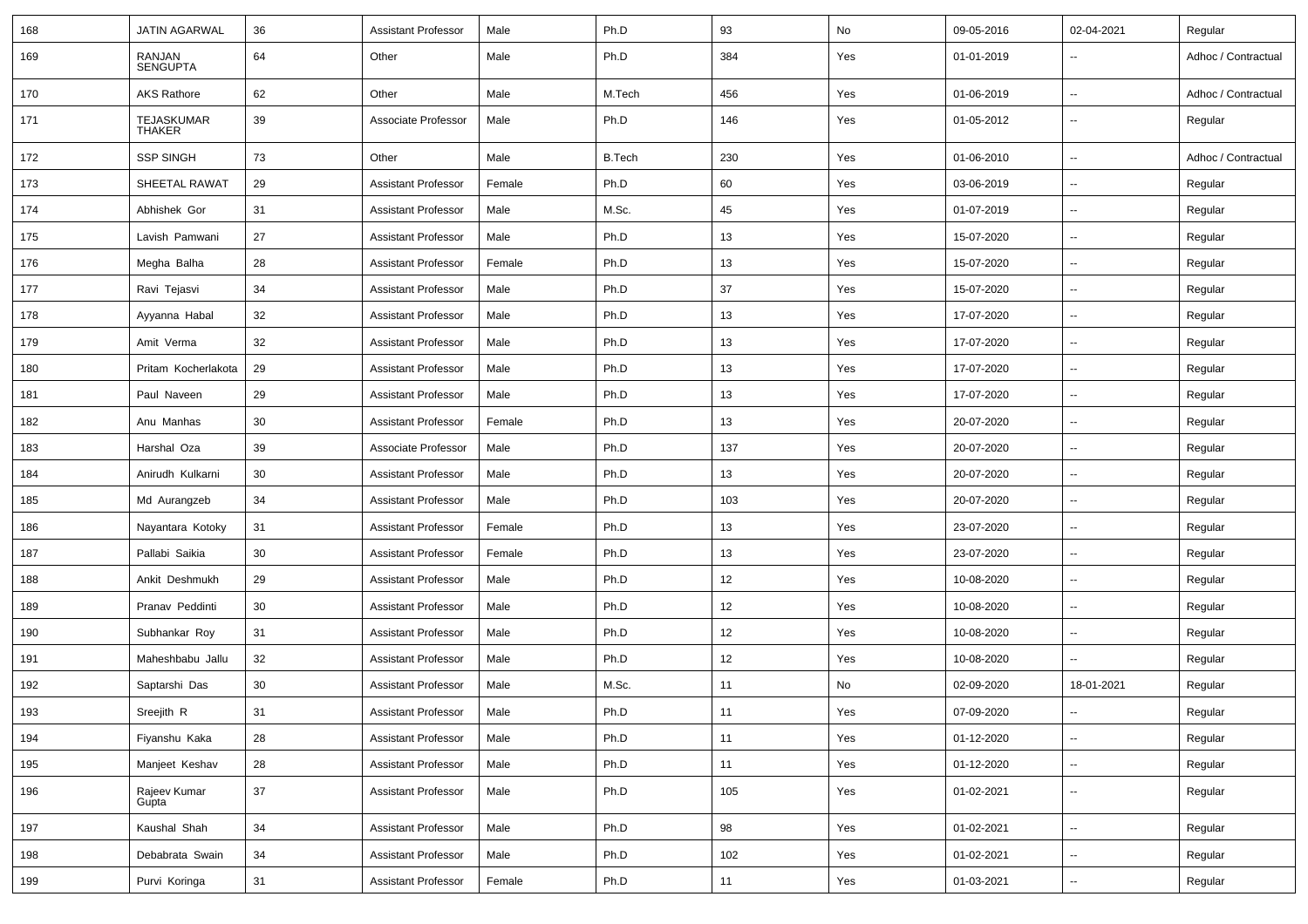| 200 | ANANTHA SINGH T          | 33 | Other | Male   | Ph.D          | 73  | Yes           | 01-07-2020 | $\overline{\phantom{a}}$ | Visiting            |
|-----|--------------------------|----|-------|--------|---------------|-----|---------------|------------|--------------------------|---------------------|
| 201 | <b>B S TOMAR</b>         | 63 | Other | Male   | Ph.D          | 456 | Yes           | 01-07-2020 | Ξ.                       | Visiting            |
| 202 | CVS RAO                  | 70 | Other | Male   | Ph.D          | 460 | Yes           | 01-07-2020 | $\sim$                   | Visiting            |
| 203 | AMIT BARDHAN             | 36 | Other | Male   | M.Tech        | 108 | Yes           | 01-07-2020 | ⊷.                       | Visiting            |
| 204 | <b>BHUVANESH OZA</b>     | 71 | Other | Male   | Ph.D          | 405 | Yes           | 01-07-2020 | $\sim$                   | Visiting            |
| 205 | HITESH VANDRA            | 45 | Other | Male   | Ph.D          | 96  | Yes           | 01-07-2020 | $\overline{\phantom{a}}$ | Visiting            |
| 206 | Jigar Pandya             | 46 | Other | Male   | Ph.D          | 212 | Yes           | 01-07-2020 | Ξ.                       | Visiting            |
| 207 | Susmita Ghosh            | 43 | Other | Female | M.Tech        | 205 | Yes           | 01-07-2019 | $\sim$                   | Visiting            |
| 208 | Shruti Khatri            | 31 | Other | Female | M.Tech        | 24  | Yes           | 01-07-2019 | $\sim$                   | Visiting            |
| 209 | Sunil Gautam             | 38 | Other | Male   | Ph.D          | 102 | Yes           | 01-07-2019 | $\sim$                   | Visiting            |
| 210 | Ramya Srinivasan         | 29 | Other | Female | Ph.D          | 12  | Yes           | 01-07-2020 | $\overline{\phantom{a}}$ | Visiting            |
| 211 | Jay Soni                 | 26 | Other | Male   | M.Tech        | 21  | Yes           | 01-07-2020 | $\overline{\phantom{a}}$ | Visiting            |
| 212 | Tapas Das                | 47 | Other | Male   | Ph.D          | 312 | Yes           | 01-07-2020 | н.                       | Visiting            |
| 213 | A Rama Rao               | 64 | Other | Male   | Ph.D          | 372 | Yes           | 01-07-2020 | $\sim$                   | Visiting            |
| 214 | H L Dhaduk               | 53 | Other | Male   | Ph.D          | 240 | Yes           | 01-07-2020 | $\sim$                   | Visiting            |
| 215 | N K Joshi                | 72 | Other | Male   | Ph.D          | 420 | No            | 01-07-2020 | 25-06-2021               | Visiting            |
| 216 | Rajnikanth Joshi         | 37 | Other | Male   | M.Tech        | 103 | Yes           | 01-07-2020 | $\sim$                   | Visiting            |
| 217 | Dinesh Chandra<br>Tiwari | 65 | Other | Male   | M.Sc.         | 322 | Yes           | 01-07-2020 | ⊷.                       | Visiting            |
| 218 | Niral Patel              | 40 | Other | Male   | Ph.D          | 98  | Yes           | 01-07-2020 | $\overline{\phantom{a}}$ | Visiting            |
| 219 | RV Marathe               | 66 | Other | Male   | Ph.D          | 436 | Yes           | 01-06-2019 | $\overline{\phantom{a}}$ | Visiting            |
| 220 | Prem Kumar Chawla        | 64 | Other | Male   | Ph.D          | 286 | Yes           | 01-07-2020 | $\sim$                   | Visiting            |
| 221 | Chaitali Mehta           | 29 | Other | Female | M.E.          | 24  | Yes           | 01-07-2019 | $\sim$                   | Visiting            |
| 222 | Akash Davda              | 53 | Other | Male   | Ph.D          | 276 | Yes           | 01-07-2019 | $\sim$                   | Visiting            |
| 223 | Akhilesh Magal           | 36 | Other | Male   | M.Tech        | 156 | No            | 01-07-2020 | 25-06-2021               | Visiting            |
| 224 | Kaushik Patel            | 40 | Other | Male   | MBA           | 177 | Yes           | 01-07-2020 |                          | Visiting            |
| 225 | Avinash Thakore          | 70 | Other | Male   | M.Sc.         | 386 | $\mathsf{No}$ | 01-07-2020 | 25-06-2021               | Visiting            |
| 226 | Surendra Bateja          | 68 | Other | Female | Ph.D          | 343 | No            | 01-07-2020 | 25-06-2021               | Visiting            |
| 227 | P Jayakumar              | 45 | Other | Male   | M.E.          | 234 | Yes           | 19-12-2016 | $\sim$                   | Adhoc / Contractual |
| 228 | Kriti Yadav              | 27 | Other | Female | Ph.D          | 26  | Yes           | 01-07-2020 | $\sim$                   | Visiting            |
| 229 | Krishna Solanki          | 23 | Other | Female | M.Tech        | 12  | Yes           | 01-07-2020 | $\sim$                   | Visiting            |
| 230 | Pooja Oza                | 23 | Other | Female | B.E           | 24  | Yes           | 01-07-2020 | $\sim$                   | Visiting            |
| 231 | Vikram Sehgal            | 46 | Other | Male   | <b>B.Tech</b> | 300 | Yes           | 01-07-2020 | н.                       | Visiting            |
| 232 | Gurmeher Juneja          | 27 | Other | Female | M.A           | 24  | Yes           | 01-07-2019 | $\sim$                   | Visiting            |